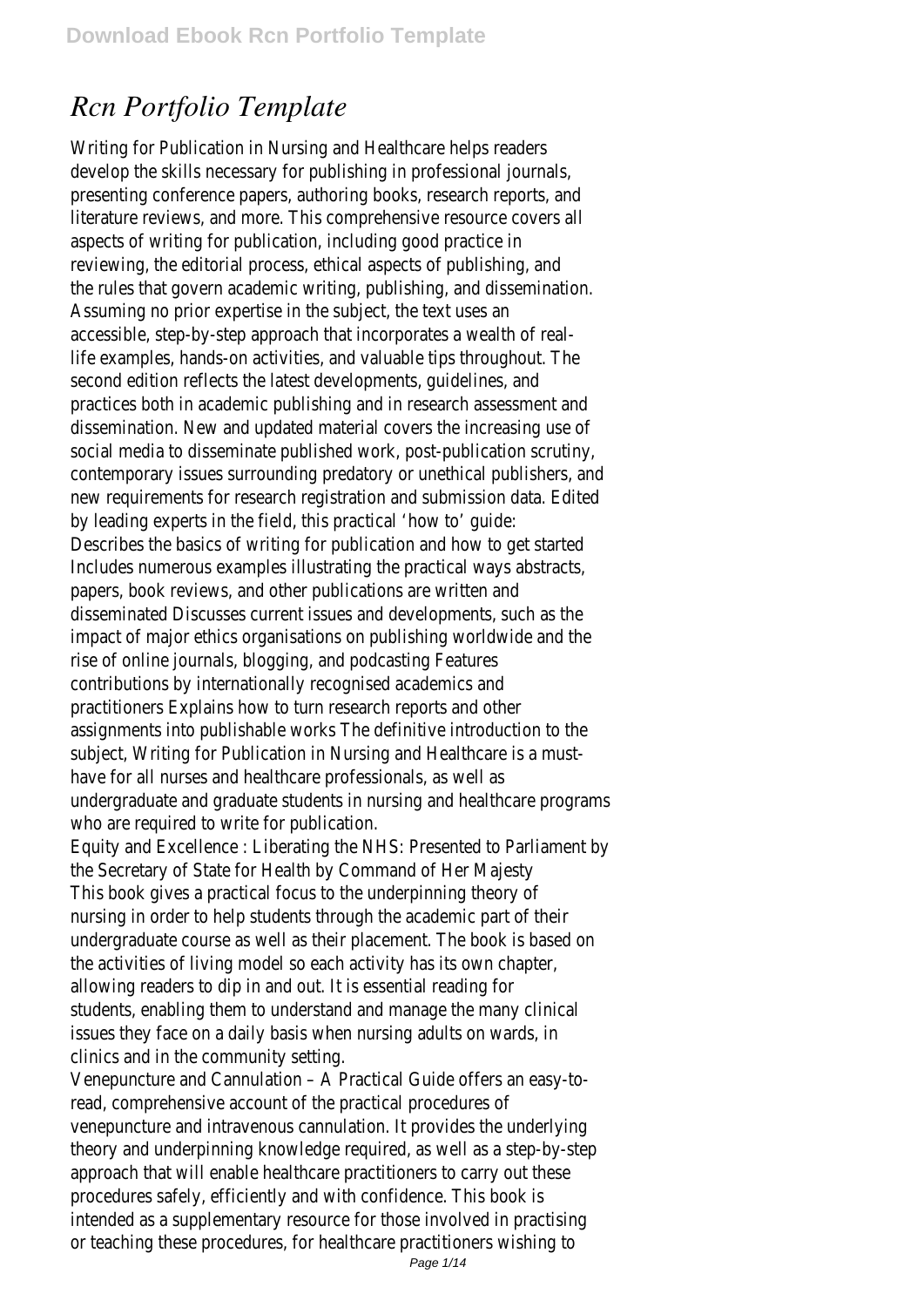update their knowledge, and for novice practitioners learning these skills for the first time. Each chapter contains intended learning outcomes and points for practice. Some chapters also include helpful illustrations and practical activities, and the book ends with two self-assessment checklists. This second edition has been thoroughly updated and includes a very useful 'Test yourself' chapter at the end of the book. Readers can now test their knowledge by answering the relevant questions. They can also identify any gaps in their current level of knowledge or skill, as well as further learning opportunities that may be required to support their practice.

Haematology Nursing

Equity and excellence:

Learning to Care E-Book

Oxford Handbook of Primary Care and Community Nursing Evidence of Competency for Nurses and Midwives Nursing Care and the Activities of Living

Advanced Practice Nursing (int Ed)

**Many recent high-profile reports have emphasised the need for improvements and innovations in practice-based education for nursing and midwifery students in the UK to ensure safe care delivery. Addressing the new NMC standards of proficiency for preregistration nursing, this book presents five significant areas of practice learning for student nurses and midwives in their pre-registration education and provides a guiding resource for practitioners at a time of significant change in the ethos and structure of practice learning. Each chapter provides a short case study and helpful learning points to assist readers in the application of the themes to their own practice. This concise and accessible book will act as a key stimulus for reflection on the changes in practice learning environments and will provide invaluable guidance on the new roles of Practice Supervisor, Practice Assessor and Academic Assessor. It will be essential reading for all academics and clinical practitioners who support student nurses and midwives with their practice learning.**

**"I would definitely recommend this book to all staff with an interest and involvement in intravenous drug therapy." —The Pharmaceutical Journal "There is no doubt that nurses will find this small book useful. It should be available for consultation in any clinical area where drugs are administered to patients by the injectable routes." —Journal of Clinical Nursing The safe administration of injectable medicines is key to patient safety. The NPSA recognises the use of injectable medicines is a high risk activity and recommends written information about injectables to be available at the point of preparation. The UCL Hospitals Injectable Medicines Administration Guide is a practical, accessible guide covering many important aspects of administering medicines by injection. It provides clear, concise information on the preparation and administration of over 245 injectable medicines for adults, paediatrics and neonates. It is an essential resource for nurses and other healthcare professionals: it provides the key information and advice needed for the safe and effective administration of injectable medicines. The Guide's introductory section provides a concise yet comprehensive overview of injectable therapy, including the risks and benefits of IV administration, infusion devices, and pharmaceutical aspects of injectable therapy. For each drug the alphabetically tabulated monographs provide: A practical method of preparation and administration via the IV, IM and SC routes, with**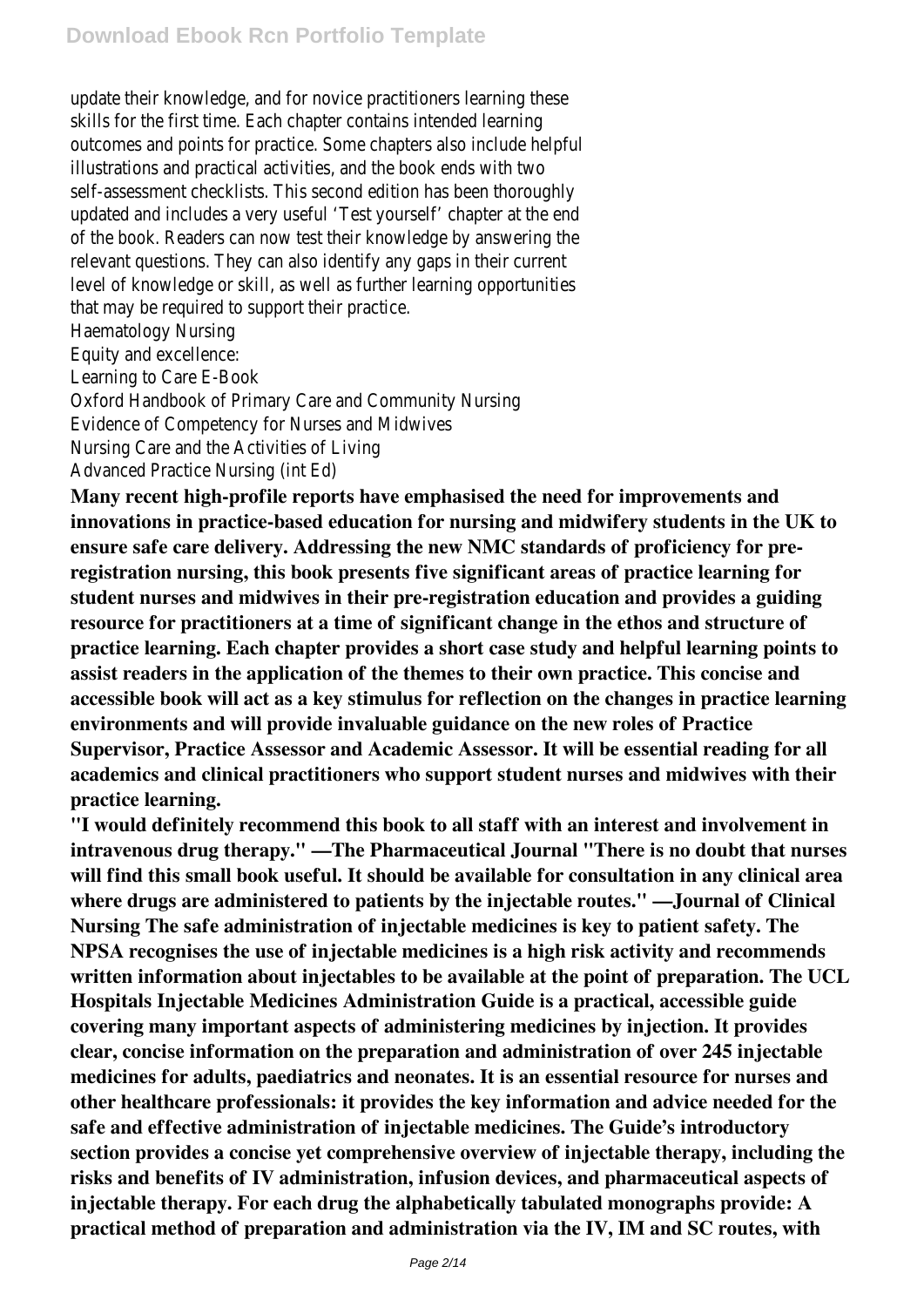**risk reduction in mind at every step Expert advice from the team of specialist pharmacists at UCLH to ensure safe and pragmatic use of each medicine Monitoring advice for the management of reactions that may occur during administration Y-site and syringe driver compatibility data Minimum infusion volume data for fluid restricted patients Extravasation warnings, pH, sodium content, displacement values, stability and flush data New to this edition: 40 new monographs including recently marketed, unlicensed, rarely used and specialist medicines Detailed advice for the administration of high risk medicines such as heparin, with access to UCLH's medicine related guidelines at www.wiley.com/go/UCLH A colour-coded NPSA risk assessment for every mode of administration for every medicine, to highlight the safest method of administration A user guide and tutorial to give new readers confidence in using and understanding the Guide Revised chapters on administration methods and devices, aseptic non-touch technique, and latex allergy Fully revised and expanded Y-site compatibility section Spiral binding to allow the book to be left open at the relevant page The Guide is also available electronically at www.uclhguide.com.**

**This review incorporates the views and visions of 2,000 clinicians and other health and social care professionals from every NHS region in England, and has been developed in discussion with patients, carers and the general public. The changes proposed are locallyled, patient-centred and clinically driven. Chapter 2 identifies the challenges facing the NHS in the 21st century: ever higher expectations; demand driven by demographics as people live longer; health in an age of information and connectivity; the changing nature of disease; advances in treatment; a changing health workplace. Chapter 3 outlines the proposals to deliver high quality care for patients and the public, with an emphasis on helping people to stay healthy, empowering patients, providing the most effective treatments, and keeping patients as safe as possible in healthcare environments. The importance of quality in all aspects of the NHS is reinforced in chapter 4, and must be understood from the perspective of the patient's safety, experience in care received and the effectiveness of that care. Best practice will be widely promoted, with a central role for the National Institute for Health and Clinical Excellence (NICE) in expanding national standards. This will bring clarity to the high standards expected and quality performance will be measured and published. The review outlines the need to put frontline staff in control of this drive for quality (chapter 5), with greater freedom to use their expertise and skill and decision-making to find innovative ways to improve care for patients. Clinical and managerial leadership skills at the local level need further development, and all levels of staff will receive support through education and training (chapter 6). The review recommends the introduction of an NHS Constitution (chapter 7). The final chapter sets out the means of implementation.**

**Haematology Nursing is a comprehensive handbook, with a nursing focus, on the care and management of patients with haematological disorders. Divided into four sections, the first provides an introduction to haematology, looking at haemopoiesis, immunology and genetics. Section Two covers non-malignant haematology, including anaemia, haemoglobinopathies and haemochromatosis. Section Three explores the pathophysiology, care and management of myeloproliferative and lymphoproliferative disorders, including leukaemia, myeloma, and lymphoma. The final section provides information on various nursing care interventions, including blood transfusion, venous access devices, and palliative care. Aimed principally at nurses working in a variety of settings including**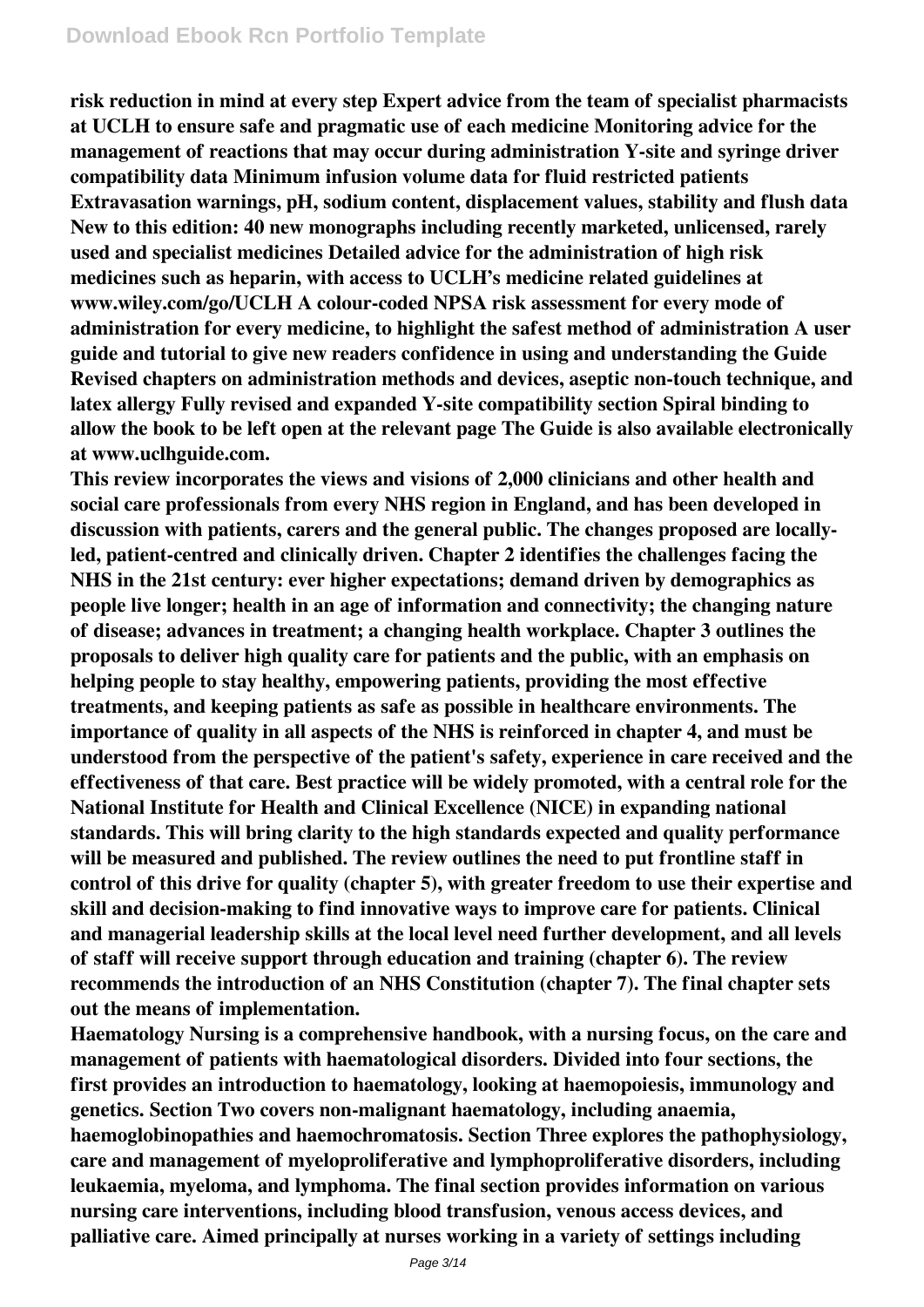**haematology/oncology wards, medical/haematology wards, specialist bone marrow transplant centres, and community settings, Haematology Nursing is an essential and much-needed reference guide.**

**Holistic Care and Management of the Orthogeriatric Patient**

**Wound Care at a Glance**

**Theory & Practice**

**The Nurse Associate**

**A Research Based Approach to Challenges and Solutions**

**An Introduction to Research for Midwives E-Book**

#### **Global Overview**

A practical introduction to the theory, principles and practice underpinning the nursing profession, for the revised Nursing Theory and Practice Level 5 module [5N4325]. Examines the development of nursing as a profession, as well as nursing functions, code of practice and scope of practice as outlined by An Bord Altranais. Introduces healthcare structures and their functions as outlined in the Nursing and Midwifery Act 2011, identifying specialities and primary, secondary and tertiary healthcare teams, and their functions in care delivery. Outlines models of nursing, focusing on Roper, Logan and Tierney's Activities of Living model, and includes questions and triggers to help identify actual and potential problems. Explains the importance of precision in administering drugs and recording the procedure, as outlined by An Bord Altranais (2007). Describes how to execute the measurement and accurate recording of temperature, respiration, pulse, blood pressure and fluid balance. Discusses the roles and interrelationship of empathy, advocacy, interpersonal skills and communication in nursing. Identifies commonly occurring infections in healthcare, the chain of infection and how to prevent infection and cross infection. Explains commonly used nursing terminology and medical abbreviations in nursing practice in Ireland. Written For: Nursing Theory and Practice Level 5 [5N4325] as part of the following major awards: Healthcare Support [5M4339] Nursing Studies [5M4349] Community Health Services [5M4468] Includes: Suggested activities and revision questions Interview skills and tips Information on assessment

Provides students with insights into key contemporary debates and events to demonstrate the relevance of sociology and its practical application to modern nursing. This textbook helps student nurses make the leap from a narrow focus on the physical problems of their patients to a broader understanding of the whole person and the contexts of care which will help them succeed as compassionate nurses. Written directly for nurses, it focuses on the individuals and families in their care, the organisations they work in, and the factors which affect their practice. Key features include: Case studies and scenarios to help students relate sociology to real-life examples Reflection points to help students critically engage with the discussion Learning outcomes and chapter summaries for revision Definitions of key terms in each chapter

The General Practice Nurse's role has changed enormously over the past few decades. This helpful book gives an up-to-date overview of the GPN's responsibilities, providing relevant information about clinical skills and knowledge, health promotion and screening, and the management and assessment of long-term conditions most commonly presented in primary care. The book is edited by Deborah Duncan, a nurse educator and GPN, and includes contributions from other nurses who are experienced in their fields. It contains a wealth of references and resources, enabling the reader to gain more detailed knowledge of each topic. There are also reader's activities (designed to reinforce the content) scattered throughout the text. Aimed at nurses in England, Scotland, Wales and Northern Ireland, who want to work in primary care, this will be a vital resource for those who are new to General Practice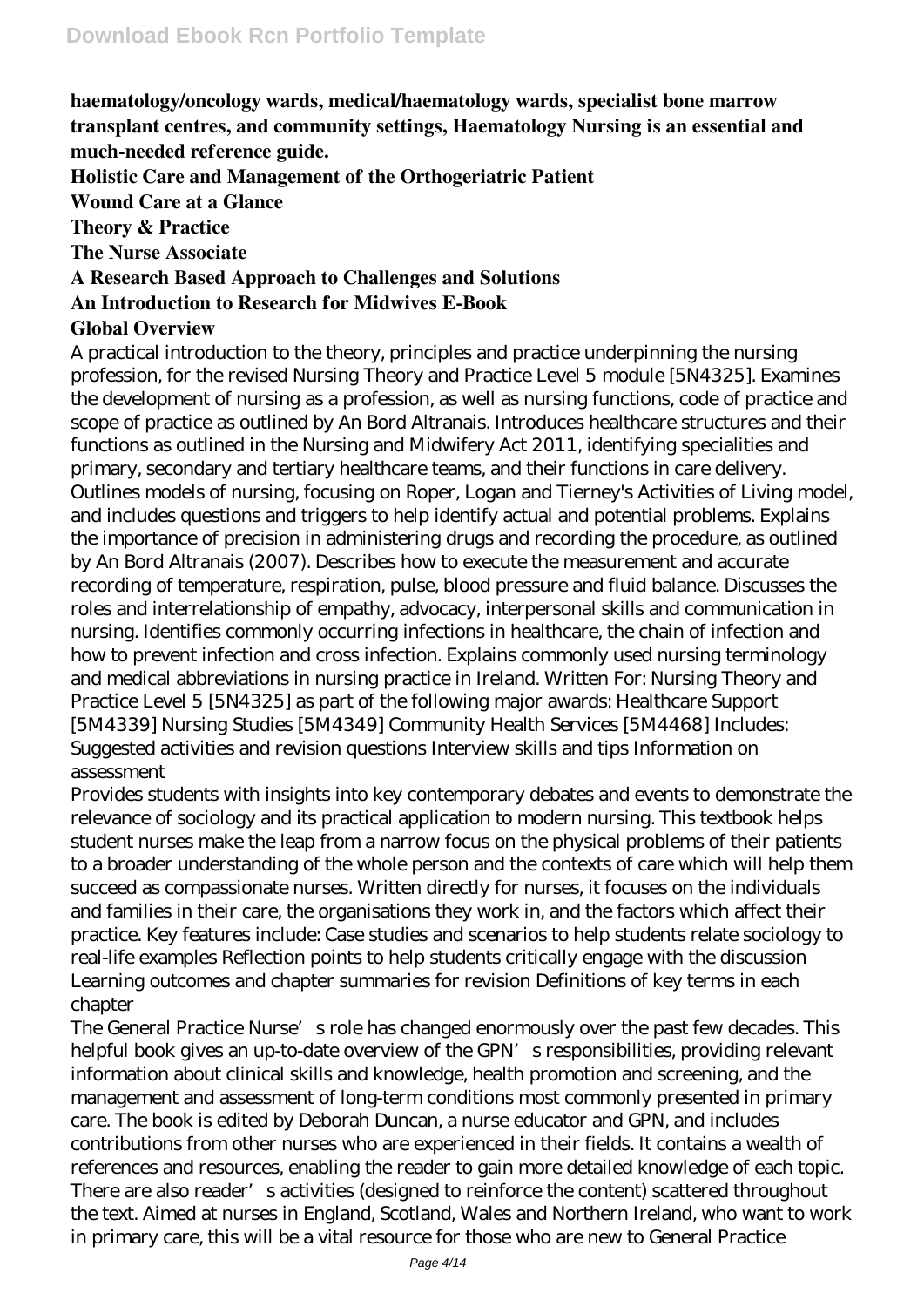Nursing as well as those returning to it after a long gap. Contents include: • The role of the GPN: Political, professional and economic drivers • Consultation skills • Public health and an introduction to health screening • Cervical cytology • Women's health • Men's health • Immunisation • Travel health • Ear care • Wound care • General principles of long-term conditions • Diabetes • Respiratory conditions • Chronic kidney disease • Coronary heart disease • Cancer as a long-term condition • Dementia • Mental illness as a long-term condition

Portfolios are a tool of increasing significance across the health professions in meeting the demands of contemporary regulation of professional competence. Professional Portfolios: Evidence of competency for nurses and midwives is the first book written specifically for the Australian and New Zealand market that demonstrates the relationship between portfolios and regulation. The book offers background information on the need for and benefits of portfolios and a range of approaches and formats to communicate progress towards education for entry to practice for students of midwifery and nursing programs, continuing professional development, performance review, renewal of practice certificates and career review and planning. A key strength of this book is the way it facilitates an understanding about the rationales in portfolio design and the integration of the relevant professional standards. The book addresses the concept of evidence and examines its role in making claims to achievement of competence and learning. A further strength is the inclusion of the potential for portfolios to assist with performance review and career planning, making this book a useful resource for undergraduate and postgraduate students, practicing clinicians and educators. Australian and New Zealand regulatory frameworks: By providing direct application to the local regulatory context, including applied examples, this book gives the reader the opportunity to understand the perspective of their local regulator - thus assisting them in producing a product that addresses the needs of the regulator. A range of portfolio approaches: Through understanding a range of portfolio approaches, the reader can gauge which approach best meets their needs. Examination of the nature and role of evidence: This assists the reader to understand the need for a range of evidence and how the different types of evidence contribute specific aspects necessary to substantiate the broader argument of competence. Through the use of quality evidence, the reader can compile a more compact but effective portfolio. Performance and career planning: The direct link made in this book between portfolios, performance and career planning means that the value of this book extends beyond being a tool for undergraduate and postgraduate students. Rather this text is designed to assist a range of clinicians and managers, in assisting them either plan their own careers, or influence others in developing careers inline with the future needs of their organisation.

Principles for Best Practice in Clinical Audit

Facilitating Learning in Practice

Standards and Recommendations for Safe Perioperative Practice

UCL Hospitals Injectable Medicines Administration Guide

A Textbook for Professional Practice

### Towards Interoperable Research Infrastructures for Environmental and Earth Sciences Writing for Publication in Nursing and Healthcare

Richly illustrated throughout, this comprehensive resource is designed to fully equip Trainee Nursing Associates for their future role as professional healthcare providers with chapters ranging from 'how to learn' and essay writing to communication skills, reflective practice, and the role of evidence-based clinical decision making. Basic anatomy and physiology, together with the care and treatment of common disorders, form the second part of the volume. The book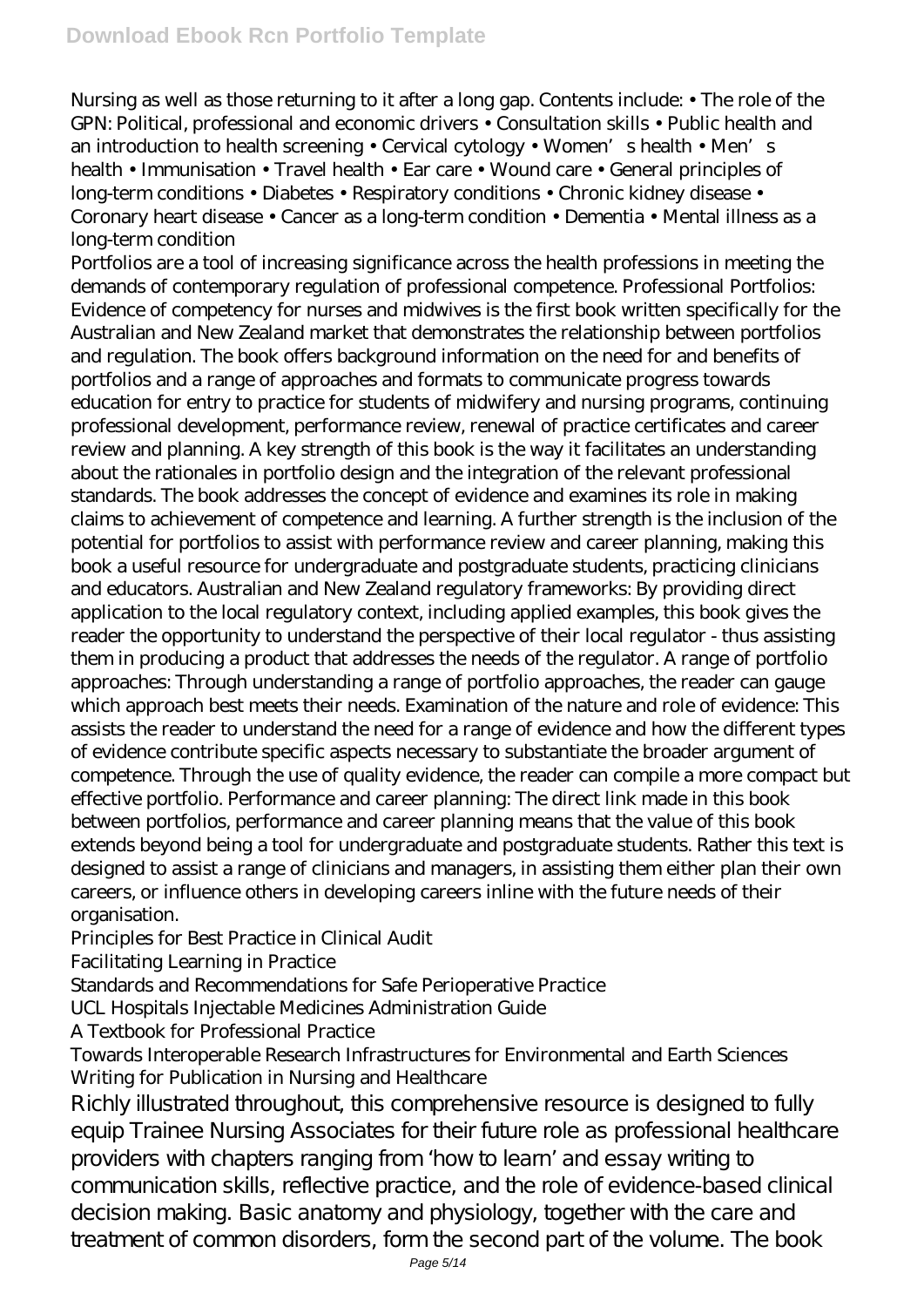includes a wide range of learning features and comes with a downloadable image bank to assist trainee nursing associates with their assignments. Clear, no nonsense writing style helps make learning easy Provides helpful advice on study skills and essay writing Incorporates the 15 Standards of the Care Certificate Learning objectives at the start of each chapter enable readers to monitor their progress Key Words feature encourage familiarisation with a new vocabulary 'Self Test' questions at the start of each chapter allow readers to establish their baseline knowledge Reflection and Critical Awareness features encourage critical thinking and recall of essential information Medicine Trolley feature outlines common drugs, their usage, routes of administration and side effects Case Studies give practical context to core information Care in the Home Setting, At the GP Surgery and Communities of Care boxes illustrate healthcare provision outside the hospital environment Includes anatomy and physiology and pathophysiology of important diseases and disorders OSCEs help trainee nursing associates prepare for examinations Helpful glossary provides definitions of new terms

This paper describes a co-ordinated service delivery model - the 'house of care' that aims to deliver proactive, holistic and patient-centred care for people with long-term conditions. It includes learning from a number of sites in England that are working to achieve these goals, and makes recommendations on how key stakeholders can work together to improve care for people with long-term conditions.

This book introduces the principles, themes and issues that define what it means to be a nurse today. It explains the theory and knowledge required to develop person-centred skills and explores the diverse settings and patient groups that students will encounter on their placements.

This Handbook provides easily accessible, contemporary, and evidence-based material, to act a reference or first point of enquiry for practitioners working in the diverse areas of primary and community care

Report of the Mid Staffordshire NHS Foundation Trust Public Inquiry

A Memoir by the Cofounder of Microsoft

Reflective Practice in Nursing

An International Focus

Portfolios for Nursing, Midwifery and other Health Professions, E-Book Venepuncture & Cannulation: A practical guide

General Practice Nursing: foundational principles

Orthopaedic and Trauma Nursing provides practitioners working in orthopaedic and musculoskeletal trauma settings with the essential evidence, guidance and knowledge required to underpin effective practice. This comprehensive and contemporary textbook explores the variety of adult and paediatric clinical settings where orthopaedic and trauma practitioners work, including acute wards, clinics,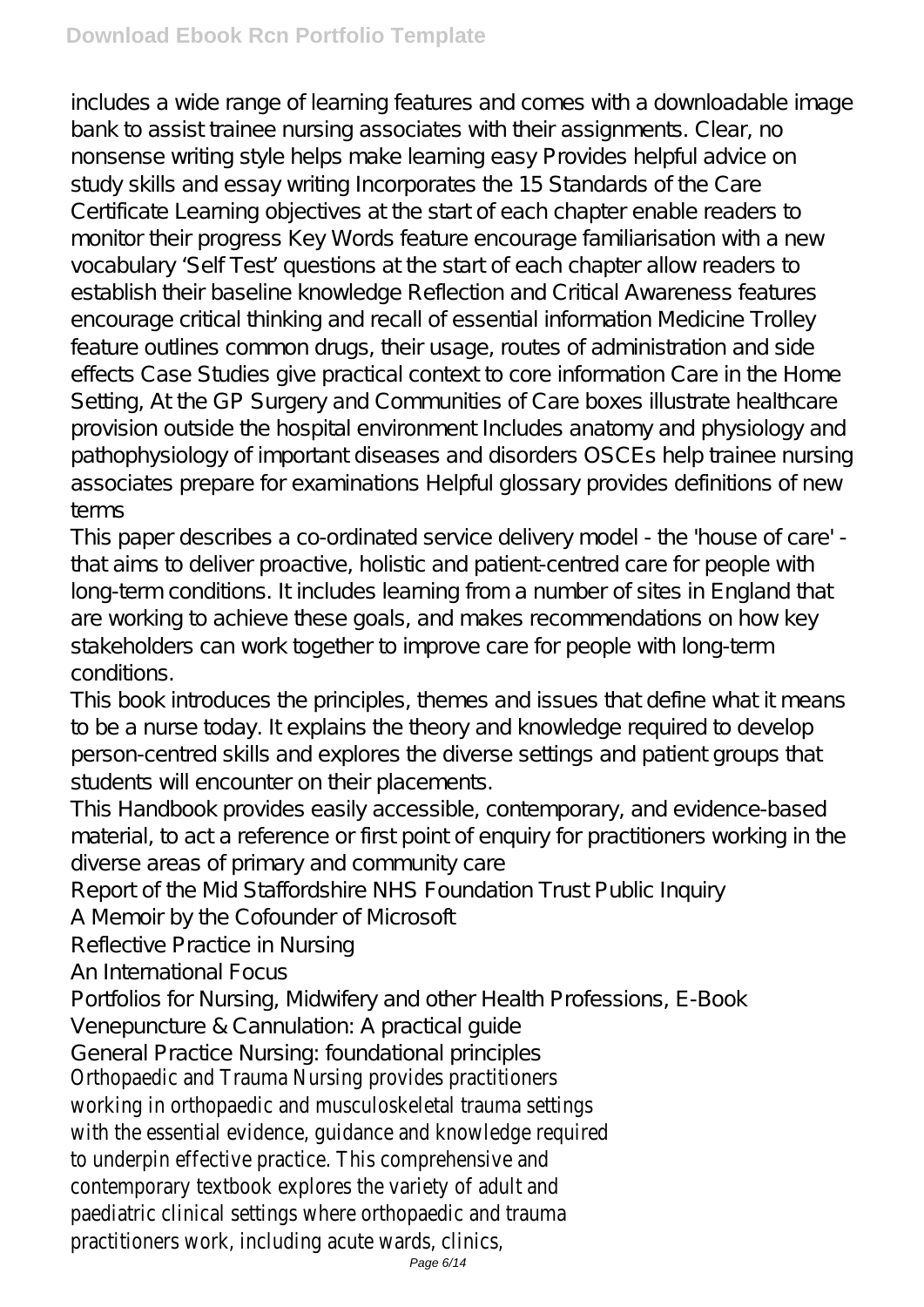#### **Download Ebook Rcn Portfolio Template**

community hospitals, nursing homes and patients' homes. Divided into 5 sections, this book looks at: key issues in orthopaedic and musculoskeletal trauma care; specialist practice issues; common orthopaedic conditions and their care and management; musculoskeletal trauma care; and care of children and young people. Suitable for students at degree level as well as those clinicians practicing in more advanced orthopaedic and trauma care roles, Orthopaedic and Trauma Nursing is a foremost authority on orthopaedic and musculoskeletal practice for both students and practitioners. Orthopaedic and Trauma Nursing: Is strongly supported by the latest evidence, with chapters summarizing evidence, with reference to relevant and seminal research Offers practical guidance based on the relevant evidence Focuses on the perspective of the patient with patient narrative and case studies throughout Includes a section specifically dealing with children and young people Are you prepared for revalidation? All nurses and midwives in the UK are required to complete the revalidation process every 3 years in order to renew their registration. This book explores key areas of revalidation such as adult learning and CPD, personal reflection and growth, and improving practice by obtaining and learning from practicerelated feedback. This handy guide contains a wealth of tips and advice for all nurses and midwives to help to make the process more understandable and manageable. Key features: • Practical suggestions and examples for engaging in relevant continuing professional development (CPD) • Introduces methods to help complete the reflective accounts • Provides support to prepare for the reflective discussion and confirmation process • Features 'Time Out' boxes and activities throughout that can be used for reflection on practice and support personal development • Practical ideas for portfolio development Essential reading for all NMC registrants, regardless of practice setting, as well as student nurses and midwives who will need to undergo revalidation throughout their careers. Employers will also find this book helpful when supporting staff with revalidation. "I found this book very easy to read. It shows clearly how to incorporate revalidation into our practice and make it as stress-free as possible!" Myrna Melville, Registered Nurse, UK "The book is structured in an accessible way and is designed to really assist registrants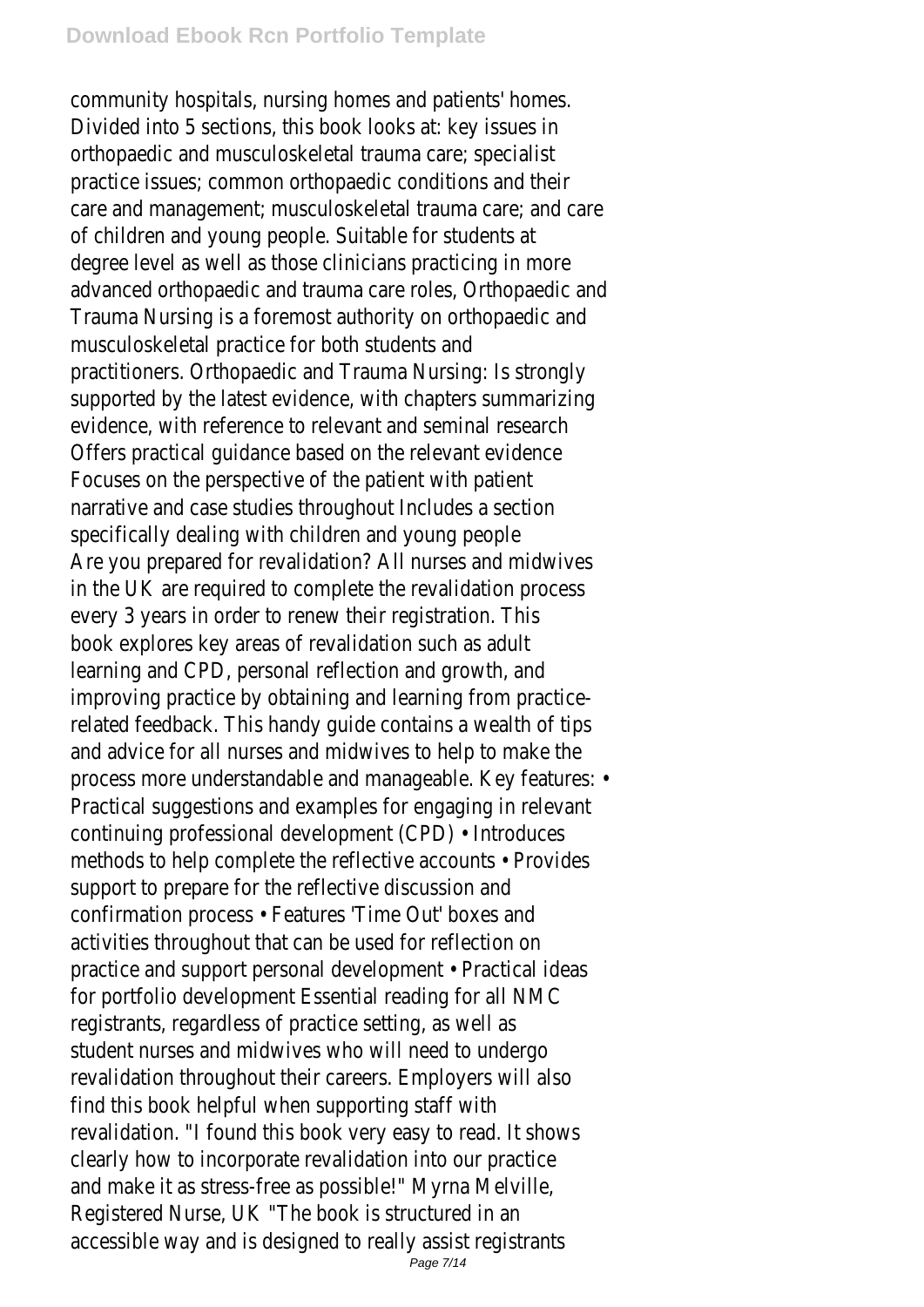through the revalidation process. I particularly like the frequent activities built in as the reader progresses through the chapters." Professor Ian Murray, Head of School of Nursing and Midwifery, Robert Gordon University, UK "This book is a first of its kind and as the title suggest it's a journey where the authors walks with the readers step by step to a successful revalidation destination. The authors are evidently well vast with this subject matter and had produced a book that is beautifully laid out, easy to read without being patronizing." Esther Kuria Gaining your first job as a nurse or midwife is becoming not only highly competitive but an increasingly more complex process. Get ahead of the other applicants with this practical guide offering application advice, interview preparation techniques, a comprehensive overview of the selection process and 'insider tips'. A companion volume to 'Community Mental Health Nursing and Dementia Care'. Taken together the two volumes provide a rounded and evidence-based account of the complexity, breadth and diversity of community mental health nursing practice in this specialist field of care delivery. Introduction to Advanced Nursing Practice Modernising Nursing Careers Executive Summary Partnerships In Community Mental Health Nursing And Dementia Care: Practice Perspectives Delivering Better Services for People with Long-term **Conditions** Excellence and Power in Clinical Nursing Practice High Quality Care for All

**Fully revised, the new edition of this popular textbook provides an authoritative introduction to all aspects of contemporary Scottish politics and gives a full analysis of the SNP's first majority government.**

**This public inquiry report into serious failings in healthcare that took place at the Mid Staffordshire NHS Foundation Trust builds on the first independent report published in February 2010 (ISBN 9780102964394). It further examines the suffering of patients caused by failures by the Trust: there was a failure to listen to its patients and staff or ensure correction of deficiencies. There was also a failure to tackle the insidious negative culture involving poor standards and a disengagement from**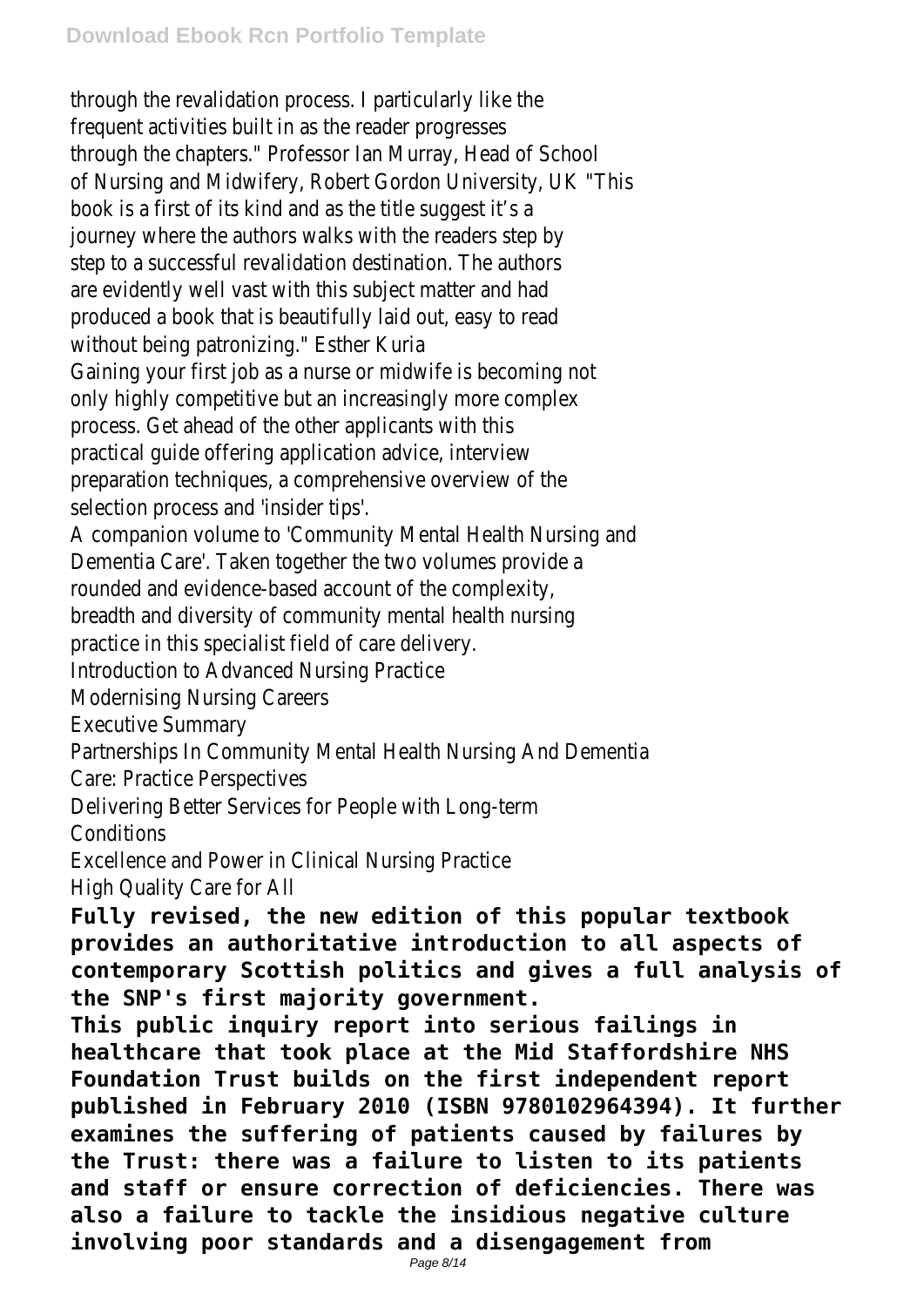**managerial and leadership responsibilities. These failures are in part a consequence of allowing a focus on reaching national access targets, achieving financial balance and seeking foundation trust status at the cost of delivering acceptable care standards. Further, the checks and balances that operate within the NHS system should have prevented the serious systemic failure that developed at Mid Staffs. The system failed in its primary duty to protect patients and maintain confidence in the healthcare system. This report identifies numerous warning signs that could and should have alerted the system to problems developing at the Trust. It also sets out 290 recommendations grouped around: (i) putting the patient first; (ii) developing a set of fundamental standards, easily understood and accepted by patients; (iii) providing professionally endorsed and evidence-based means of compliance of standards that are understood and adopted by staff; (iv) ensuring openness, transparency and candour throughout system; (v) policing of these standards by the healthcare regulator; (vi) making all those who provide care for patients , properly accountable; (vii) enhancing recruitment, education, training and support of all key contributors to the provision of healthcare; (viii) developing and sharing ever improving means of measuring and understanding the performance of individual professionals, teams, units and provider organisations for the patients, the public, and other stakeholders. UNWTO Tourism Towards 2030 is a broad research project in continuation of UNWTOs work in the area of long-term forecasting initiated in the 1990s and aims at providing a global reference on tourism future development. Following the long-term forecast series of reports Tourism 2020 Vision, the Tourism Towards 2030 - Global Overview report updates international tourism projections through 2030. Central in the study are the projections for international tourism flows in the two decades 2010-2030, with as basis data series on international tourist arrivals as reported by destination countries for the period 1980-2010, taking into account subregion of destination, region of origin, mode of transport and purpose of visit. Clinical audit is at the heart of clinical governance. Provides the mechanisms for reviewing the quality of everyday care provided to patients with common conditions**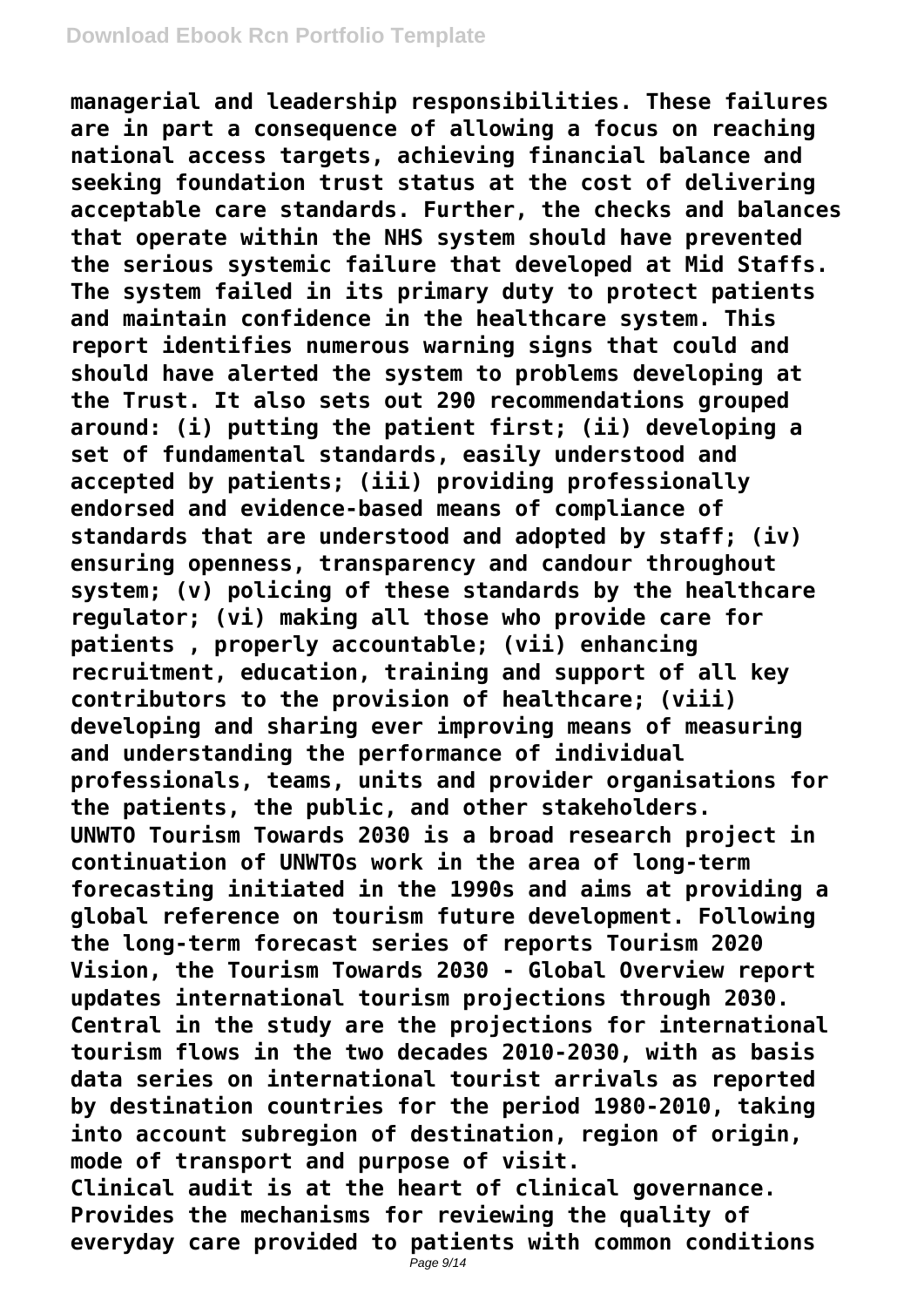**like asthma or diabetes. Builds on a long history of doctors, nurses and other healthcare professionals reviewing case notes and seeking ways to serve their patients better. Addresses the quality issues systematically and explicitly, providing reliable information. Can confirm the quality of clinical services and highlight the need for improvement. Provides clear statements of principle about clinical audit in the NHS. Professional Portfolios Foundations of Adult Nursing EBOOK: Revalidation: A journey for nurses and midwives Understanding Sociology in Nursing**

### **NT**

## **Getting it Right**

*This open access book summarises the latest developments on data management in the EU H2020 ENVRIplus project, which brought together more than 20 environmental and Earth science research infrastructures into a single community. It provides readers with a systematic overview of the common challenges faced by research infrastructures and how a 'reference model guided' engineering approach can be used to achieve greater interoperability among such infrastructures in the environmental and earth sciences. The 20 contributions in this book are structured in 5 parts on the design, development, deployment, operation and use of research infrastructures. Part one provides an overview of the state of the art of research infrastructure and relevant e-Infrastructure technologies, part two discusses the reference model guided engineering approach, the third part presents the software and tools developed for common data management challenges, the fourth part demonstrates the software via several use cases, and the last part discusses the sustainability and future directions.*

*EBOOK: Revalidation: A journey for nurses and midwivesMcGraw-Hill Education (UK)*

*The market-leading at a Glance series is popular among healthcare students and newly qualified practitioners for its concise, simple approach and excellent illustrations. Each bite-sized chapter is covered in a double-page spread with clear, easy-to-follow diagrams, supported by succinct explanatory text. Covering a wide range of topics, books in the at a Glance series are ideal as introductory texts for teaching, learning and revision, and are useful throughout university and beyond. Everything you need to know about wound care ... at a Glance! The second edition of Wound Care at a Glance is*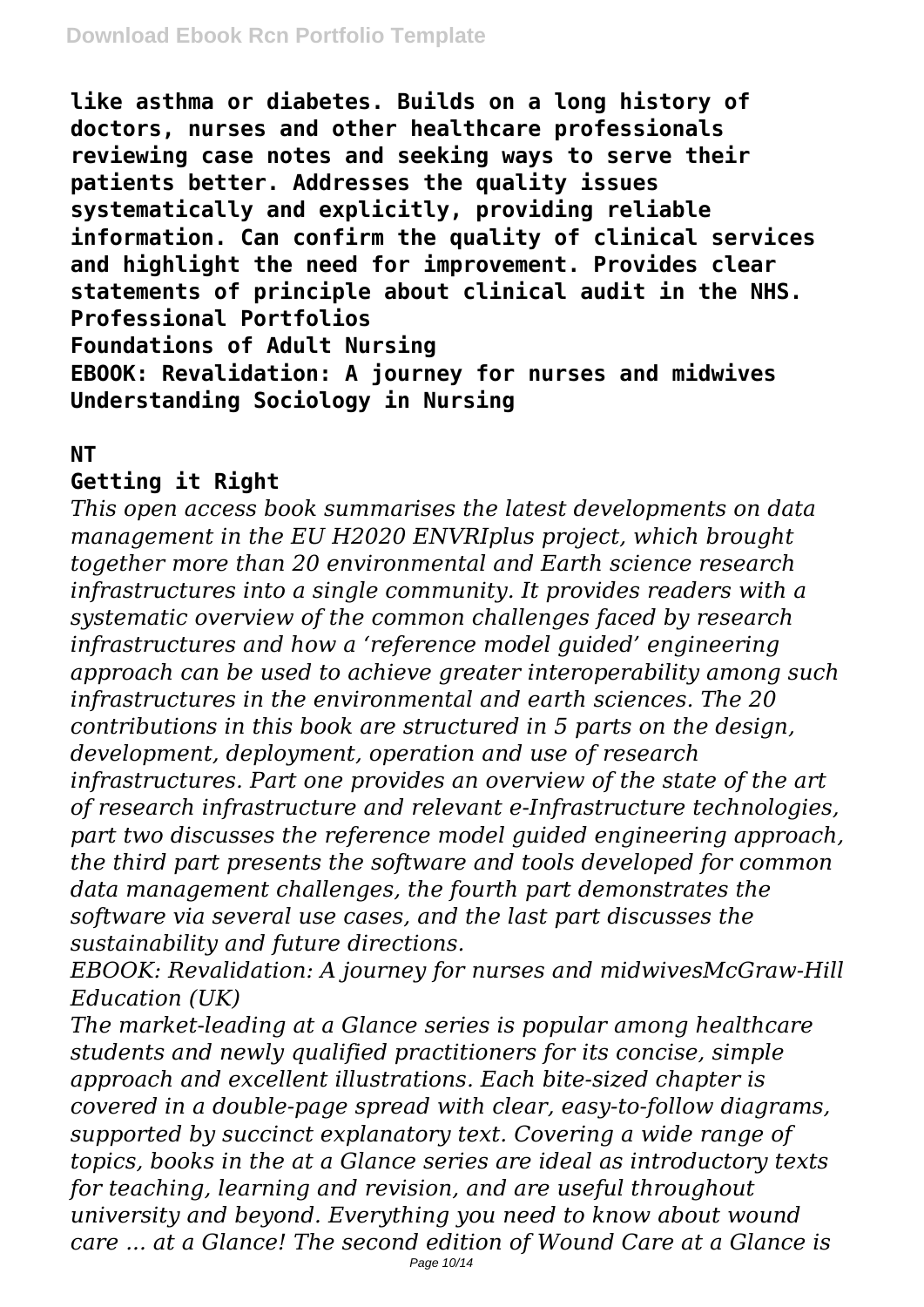*the ideal study and revision companion for undergraduate nursing and healthcare students, newly qualified practitioners, and for all involved with the provision of high quality, evidence-based wound care. This concise and user-friendly guide enables readers to expand their knowledge and understanding of wound care and skin integrity, and render safe and effective patient-centred care. The guide's highly illustrated, visual approach to the subject of wound care and skin integrity explores the anatomy and physiology of the skin, acute and chronic wounds, pain management, legal and ethical issues, the various complexities of practical wound care, and more. Contains all the information you need to provide safe and effective patient care Presents a clear and concise account of appropriate wound care Incorporates both images and text to appeal to visual and non-visual learners alike Features a companion website containing interactive self-testing features*

*Portfolios for Nursing, Midwifery and other Health Professions is a practical guide providing detailed strategies for developing a quality portfolio that will assist you to review your professional practice, assess your learning and career planning, direct your continuing professional development and effectively communicate your professional achievements. Written by Lynette Cusack and Morgan Smith, this fourth edition will help you understand the drivers and benefits of portfolios and how to design and evaluate a quality portfolio in order to meet the Australian Health Practitioner Regulation Agency (AHPRA) annual registration requirements. Clearly outlines what a portfolio is, how it is used and why different types of portfolios are required for different purposes Supports understanding of the relationship between portfolios and the AHPRA regulatory requirements of self-declaration and practising in accordance with professional practice standards Assists in understanding and applying reflection techniques in professional development, learning and portfolio use. An increased focus on how portfolios relate to career planning and achieving professional goals Highlights different ways of demonstrating evidence of achievements An increased emphasis on demonstrating safety and quality in healthcare and person-centred practice*

*Orthopaedic and Trauma Nursing Idea Man Launching Your Career in Nursing and Midwifery A Reference Model Guided Approach for Common Challenges An Evidence-based Approach to Musculoskeletal Care From Novice to Expert Tourism Towards 2030*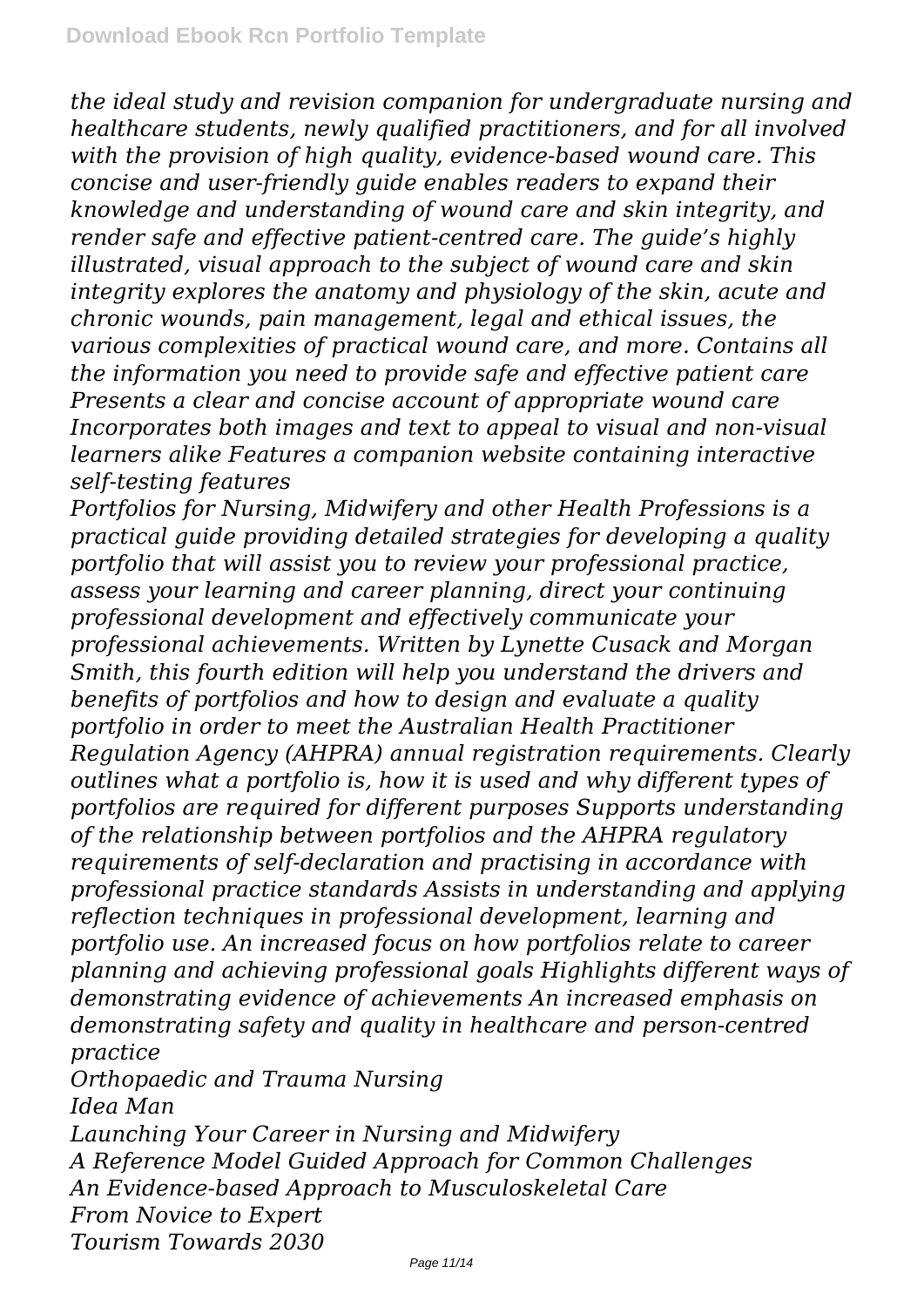This title is now available under ISBN 9780702051654. Struggling to understand the language of research? Need to understand the basic principles and processes of research? Do you find it difficult to know how to apply research to clinical practice? This third edition of Introduction to Research for Midwives is the answer! In simple language, it explains the world of research both for those who must use it as part of evidence-based practice and those undertaking research. The content is particularly student-friendly and provides clear guidelines on critiquing research articles and producing successful reviews of the literature, with many tips on producing assignments that really work. All midwives and other health professionals will find this book invaluable in applying research to their own practice. No prior knowledge of research needed Written in a simple, practical style Applied to the context of evidence-based practice Comprehensive glossary of research terms Quantitative and qualitative research approaches clarified and illustrated Time-saving study skills highlighted Key points summaries for quick revision Clear emphasis on evidence-based practice All chapters include new material Major chapters extensively rewritten Up-to-date references and examples New research techniques included Glossary updated and simplified

This coherent presentation of clinical judgement, caring practices and collaborative practice provides ideas and images that readers can draw upon in their interactions with others and in their interpretation of what nurses do. It includes many clear, colorful examples and describes the five stages of skill acquisition, the nature of clinical judgement and experiential learning and the seven major domains of nursing practice. The narrative method captures content and contextual issues that are often missed by formal models of nursing knowledge. KEY TOPICS: The book uncovers the knowledge embedded in clinical nursing practice and provides the Dreyfus model of skill acquisition applied to nursing, an interpretive approach to identifying and describing clinical knowledge, nursing functions, effective management, research and clinical practice, career development and education, plus practical applications. MARKET: For nurses and healthcare professionals.

Would you like to develop some strategies to manage knowledge deficits, near misses and mistakes in practice? Are you looking to improve your reflective writing for your portfolio, essays or assignments? Reflective practice enables us to make sense of, and learn from, the experiences we have each day and if nurtured properly can provide skills that will you come to rely on throughout your nursing career. Using clear language and insightful examples, scenarios and case studies the third edition of this popular and bestselling book shows you what reflection is, why it is so important and how you can use it to improve your nursing practice. Key features: · Clear and straightforward introduction to reflection directly written for nursing students and new nurses · Full of activities designed to build confidence when using reflective practice · Each chapter is linked to relevant NMC Standards and Essential Skills Clusters The guidelines and skills required to become a nurse are always changing and it can be difficult to stay up-to-date with the current standards. This book has been specifically designed to address the main skills you need to meet NMC requirements. Becoming a Nurse will demystify what you need to know while preparing you to meet NMC standards and become a confident, practicing professional. This book is ideal for both pre-registration and practicing nurses. It is an excellent resource to prepare you for your programme or to refresh your knowledge of current NMC standards. User-friendly language describes the key NMC standards to Become a Nurse: · Personal and professional development · Professional and ethical practice · Care delivery · Care management · 17 overarching standards of the NMC. "More readable than texts on single topics such as ethics or management, it is also a better preparation for the accountability of Registration than clinically oriented books usually are. ... Would you recommend it? Resoundingly, yes."- Sue McBean, University of Ulster, THES, Feb 2010 Setting the Direction NHS Next Stage Review Final Report Becoming a Nurse liberating the NHS Care Planning

Fragility Fracture Nursing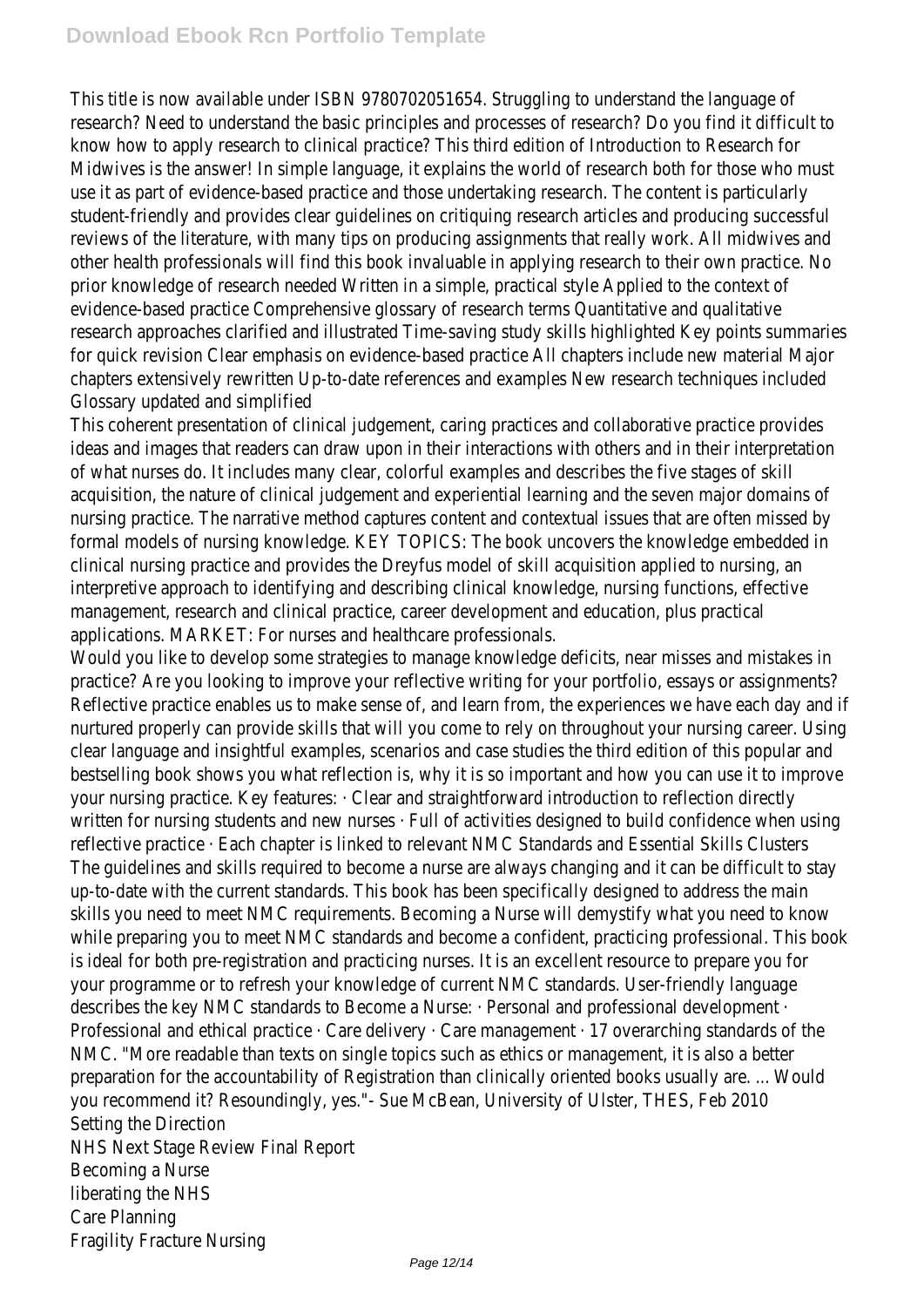Nursing Times, Nursing Mirror

By his early thirties, Paul Allen was a world-famous billionaire-and that was just the beginning. In 2007 and 2008, Time named Paul Allen, the cofounder of Microsoft, one of the hundred most influential people in the world. Since he made his fortune, his impact has been felt in science, technology, business, medicine, sports, music, and philanthropy. His passion, curiosity, and intellectual rigor-combined with the resources to launch and support new initiatives-have literally changed the world. In 2009 Allen discovered that he had lymphoma, lending urgency to his desire to share his story for the first time. In this classic memoir, Allen explains how he solved problems, what he learned from his many endeavors-both the triumphs and the failures-and his compelling vision for the future. He reflects candidly on an extraordinary life. The book also features previously untold stories about everything from the true origins of Microsoft to Allen's role in the dawn of private space travel (with SpaceShipOne) and in discoveries at the frontiers of brain science. With honesty, humor, and insight, Allen tells the story of a life of ideas made real.

Why is care planning important? How can you use care planning effectively in your own practice? Being able to plan the care of patients is one of most important aspects of a nurse's role. Using an interactive approach, this book explores the reasons why care planning is so important and explains the theory behind the practice, providing a step-by-step guide to assessing patients, diagnosing problems, planning goals and interventions, and evaluating progress.

Prepared under the auspices of the International Council of Nurses (ICN), this first volume provides a comprehensive overview of the rapidly emerging field of advanced nursing practice. It addresses central issues in the role and practice development that are fundamental to defining and differentiating the nature of this field. Topics include defining the role, role characteristics, scope of practice, education, regulation and research. Obstacles to and facilitators of that role are addressed and include ethical questions arising in the context of practice development. With an international focus, this volume examines international developments in the field, as reflected in country-specific case studies and examples. It offers a valuable resource for advanced practice nurses, educators and administrators at healthcare institutions. A UK-wide group of nursing leaders formed the Modernising Nursing Careers Board, chaired by Christine Beasley, Chief Nursing Officer for England. This report is the outcome of their discussions, a series of national stakeholder workshops, and the views of nursing colleagues from all parts of health services across Great Britain.

A guide for nurses Building the House of Care Scottish Politics An Introduction to Nursing Pharmacy Department A Practical Guide Models for Nursing

*This open access book aims to provide a comprehensive but practical overview of the knowledge required for the assessment and management of the older adult with or at risk of fragility fracture. It considers this from the perspectives of all of the settings in which this group of patients receive nursing care. Globally, a fragility fracture is estimated to occur every 3 seconds. This amounts to 25 000 fractures per day or 9 million per year. The financial costs are reported to be: 32 billion EUR per year in Europe and 20 billon USD in the United States. As the population of China ages, the cost of hip fracture care there is likely to reach 1.25 billion USD by 2020 and 265 billion by 2050 (International Osteoporosis Foundation 2016). Consequently, the need for nursing for patients with fragility fracture across the world is immense. Fragility fracture is one of the foremost challenges for health care providers, and the impact of each one of those expected 9 million hip fractures is significant pain, disability, reduced quality of life, loss of independence and decreased life*